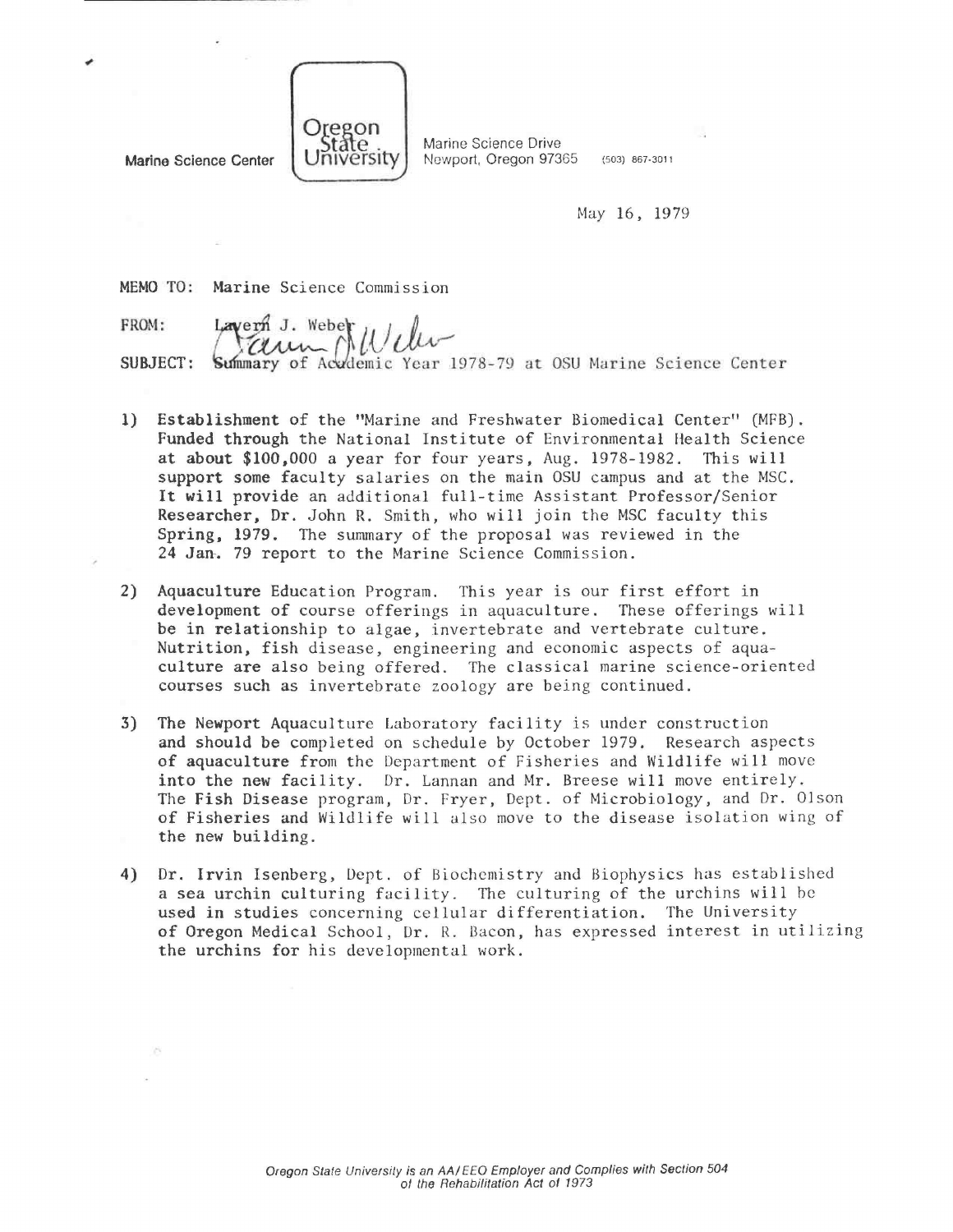- Marine Science Commission May 16, 1979 page 2
	- 5) The Center has received a private scholarship for student "interns" interested in public education. This will aid our summer program in the museum and workshops. The scholarships, two at \$500 each are in memory of Mrs. Joan Crebbin and will be for that amount for an indefinite period.

## Future Plans

A dormitory unit is planned for construction as soon as a clear need for additional student housing is established.

Reconstruction of the "Estuary" panel in our public museum is planned for the summer of 1979.

Oregon State University is continuing to develop the Marine Science Center into a major facility for instruction, research and public service in marine science.

## 78-79 Summary

| Summer 1978 Class Enrollment                   | No. Enrolled   |
|------------------------------------------------|----------------|
| Z 451/452 Invertebrate Zoology                 | 10             |
| Mb 450/451 Marine Microbiology                 | 3              |
| Oc 507m Seminar: Current Topics in Oc          | 8              |
| FW 571 Functional Ichthyology                  | $\overline{7}$ |
| FW 572 Systematics of Fishes                   | 5              |
| FW 507m Seminar: Fisheries Population Biology  | 16             |
| Oc 442/443 Marine Zooplankton                  | 7              |
|                                                |                |
| Spring 1979 Class Enrollment                   |                |
|                                                |                |
| FW 431 Dynamics of Marine Biological Resources | 12             |
| FW 455 Fish Culture                            | 6              |
| Mb 492/493 Diseases of Fish                    | 6              |
|                                                |                |
| Schools Utilizing and Visiting MSC             |                |
|                                                |                |
| Oregon State University                        | 60             |
| Eastern Montana College                        | 25             |
| Chemeketa Community College                    | 7              |
| Reed College                                   | 20             |
| Wartburg College, Iowa                         | 15             |
| Whitman College, Washington                    | 15             |
| Utah State University                          | 20             |
| <b>Boise State University</b>                  | 9              |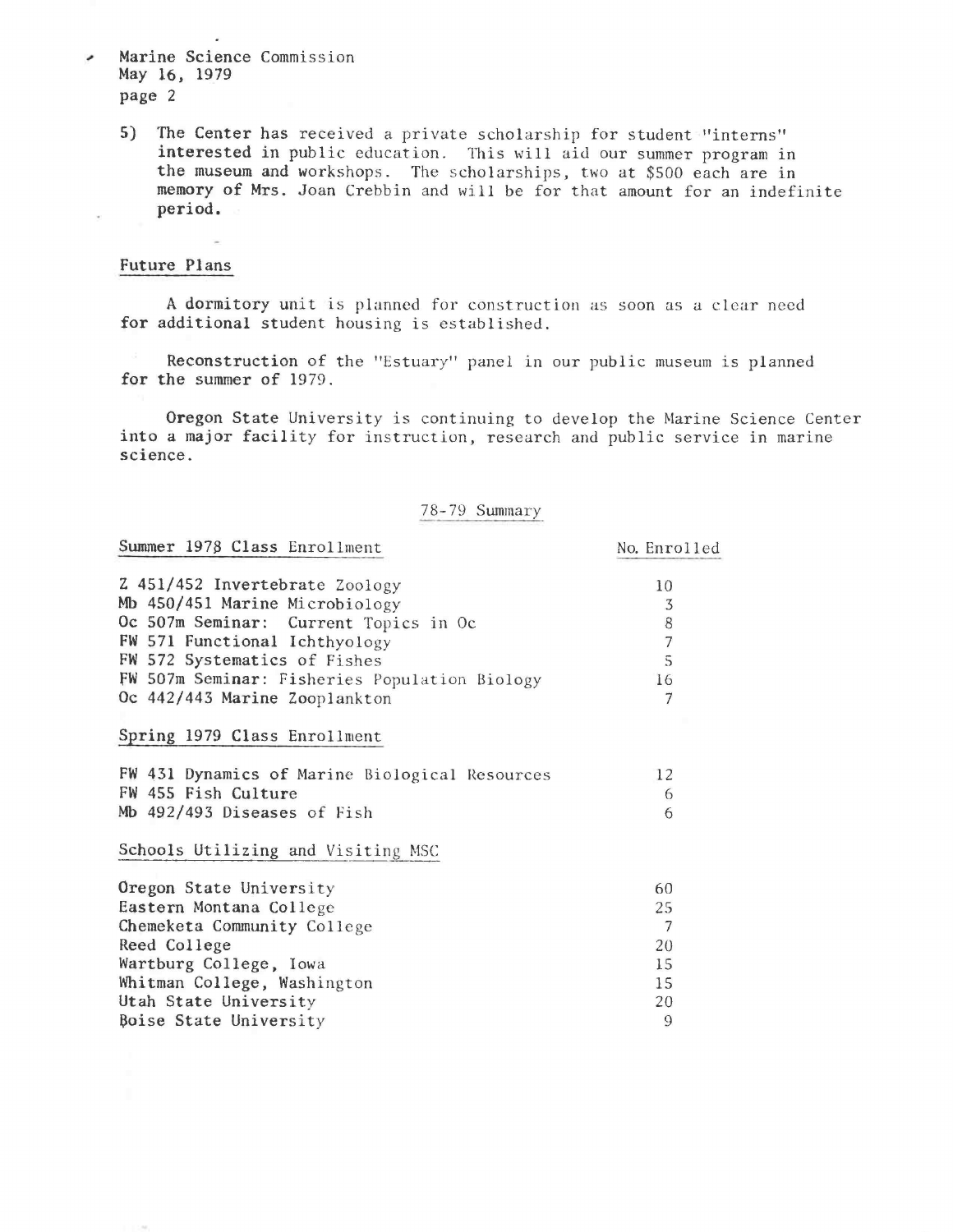Marine Science Commission May 16, 1979 page 3

٠

 $\overline{\phantom{a}}$ 

Resident Graduate Students No.

 $\sim 10$ 

14

Visitors to the Museum

 $\Omega$ 

January 1, 1978 - December 31, 1978 = 382,000

 $\bar{a}$ 

Primary and Secondary School Children on Extension Education Programs - Fall and Spring  $1978 = 1645$ <br>Summer,  $1978 = 200$ Summer,  $1978$